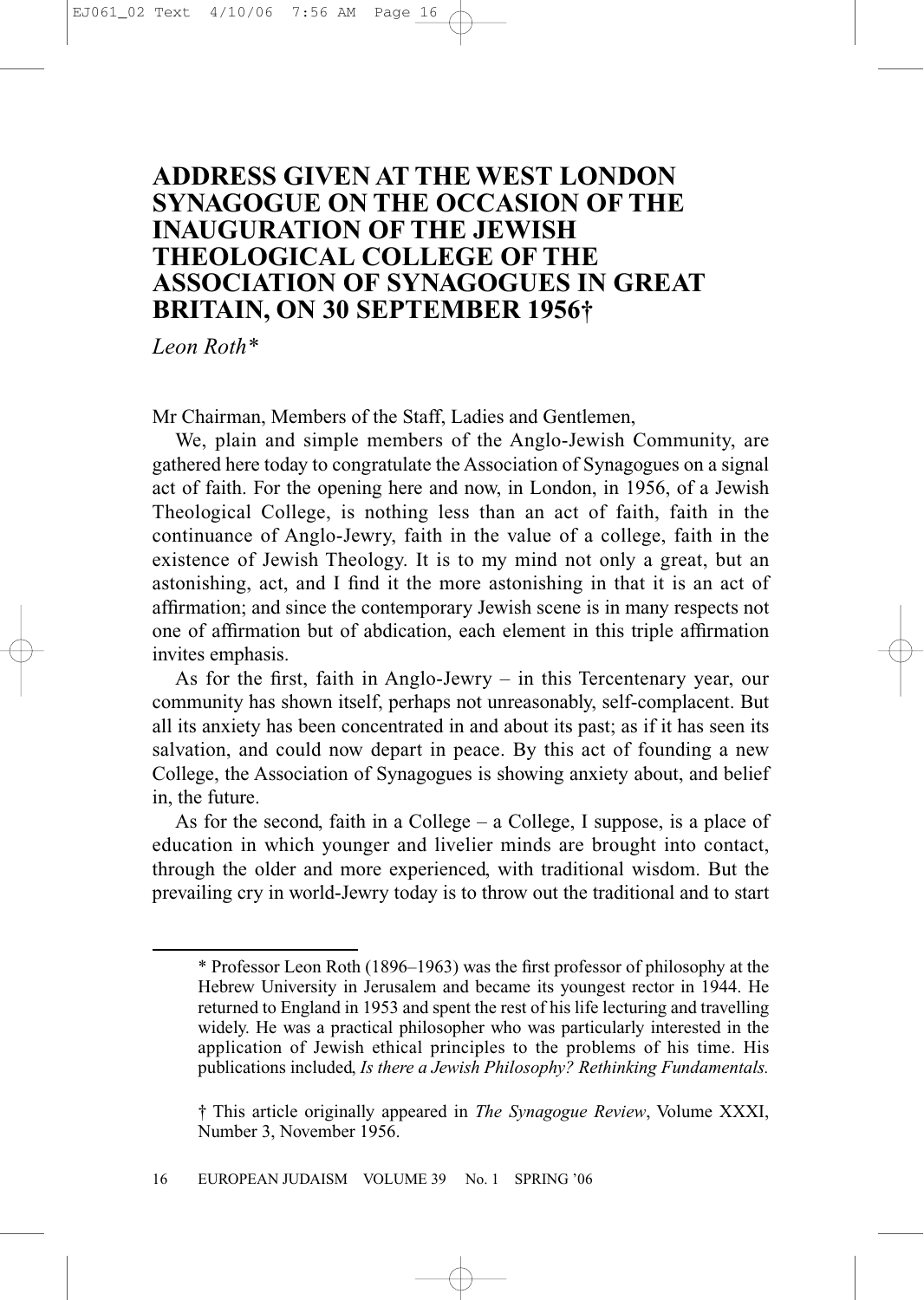everything afresh. The Association of Synagogues, by founding this College, is showing it believes that there is still virtue in our traditions and that it is worthwhile to try and hand them on.

The third is faith in the existence of a Jewish Theology, and this paradoxically enough, is perhaps the hardest of all. For theology, I suppose, can be most easily understood as the theory of religion; and to found a Jewish Theological College implies a belief in the existence of a Jewish religion. I suppose an Association of Synagogues could hardly believe otherwise! And yet an impartial observer of world-Jewry today could be pardoned if he expressed a pleased surprise; for everywhere, and not in Anglo-Jewry alone, even our *religious* leaders seem ready to interest, and inform, both themselves and their congregations, about everything except religion. The Association of Synagogues, in opening a Jewish Theological College, has earned our gratitude in drawing our attention to the existence of at least *some* connection between Jewry and Judaism.

I say then that this is a great day. I cannot do justice to the themes it suggests. But before addressing myself to them even in the desultory manner which lies in my power, I wish to congratulate the Association most warmly for having raised them; and in particular for having raised them not verbally only, in public speeches or pious pronouncements, but in the concrete, living, everyday fact of a new institution. True, its beginnings are small. We have been taught, however, not to 'despise the day of small things': 'the small one shall become a thousand'

The beginnings are small but the task is great: and this small College will become great if it rises to the greatness of the task. As for the task itself, there is no secret about it; it is to interpret Judaism for our time and place. And it is some of the implications of this phrase, and some of the obligations which it suggests, which I propose to consider with you now.

### $\mathbf{2}$

First a word about Interpretation. The dictionary meaning is obvious. It is an explanation, exposition, making clear. But what is explanation? How things are made clear? I suppose that making a thing clear is to bring it close to the understanding, to show that it is not, as it might have appeared, really strange; but that it is something which, in view of wider knowledge, we could have expected all the time. We understand a thing when we see it as a particular instance of general truth or rule. We press a switch and a light appears in the ceiling. But we cannot be said to *understand* what has happened until we know something about the general behaviour of electricity.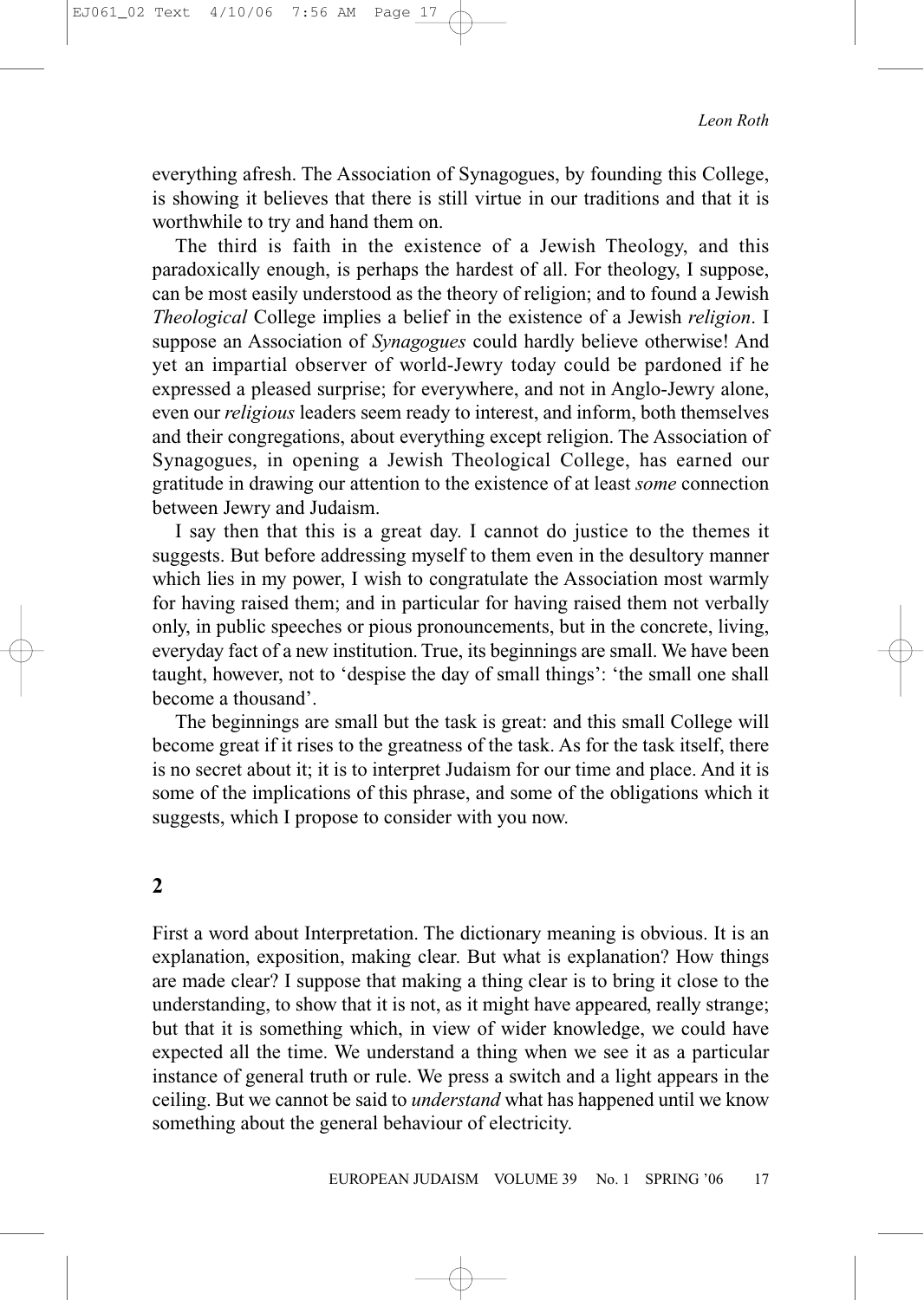You may say: 'But why should I bother about understanding? I only need results. It is quite enough for me to know that if I turn on the switch, the light is given in the room'.

That is of course true while things go right. It is not good enough when things go wrong. When you turn on your switch and you do not get light, you begin to wish you learned how to mend a fuse.

I fancy that most of us here today, in regard to Judaism, stand in much the same position as our hypothetical user of electricity. We press the usual buttons and touch the usual switches and all is well, until there is a breakdown. Then we do not know what to do. We have never gone beyond the perfunctory phrases and actions to which we have been accustomed and with which we have grown up. On an occasion of crisis we are left in the darkness, without help and without hope. The light does not come. The fuse has blow. But we have never troubled to think, to try to understand. We cannot help ourselves. Now a College is a place where young people are taught, or helped, to think: and that is a first and principle reason why we should welcome the new foundation. For, as Berkeley remarked, 'the clearest light is ever necessary to guide the most important actions'; and he then goes on with the famous words which cannot be quoted too often: 'He who have not much meditated upon God, the human mind, and the *summum bonum*, may possibly make a thriving earthworm, but will most indubitably make a sorry patriot and a sorry statesman', and (this is my addition) a sorry Rabbi and Minister of religion.

### 3

But let me pursue my analogy (like all analogies, a bad one) a bit further.

When the electricity goes wrong and you cannot mend it yourself, you solicit the services of an expert, the electrician. If you are lucky, you find one; and I suppose it is the same with religion. You visit your Minister and get him to help you, if you can, if he can.

But you will find that there is a difference between our technological and our spiritual needs. The technological need is completely external. It is a matter of comfort or convenience. If the electric light collapses, we can use a candle; or go to bed in the dark. But if our religion collapses, if our hold on eternity collapses, if our world of values collapses, then we cannot do without;  $yet - and there's the rub - we cannot get it repaired by calling in somebody$ from outside. *Internal* collapse is repairable only *internally*. Outside help may show the way; but it is a way we have to walk ourselves. The wisest minister of religion, the most experienced spiritual guide cannot do the job for us or in our place. As Pascal said of the supreme crisis: We die alone.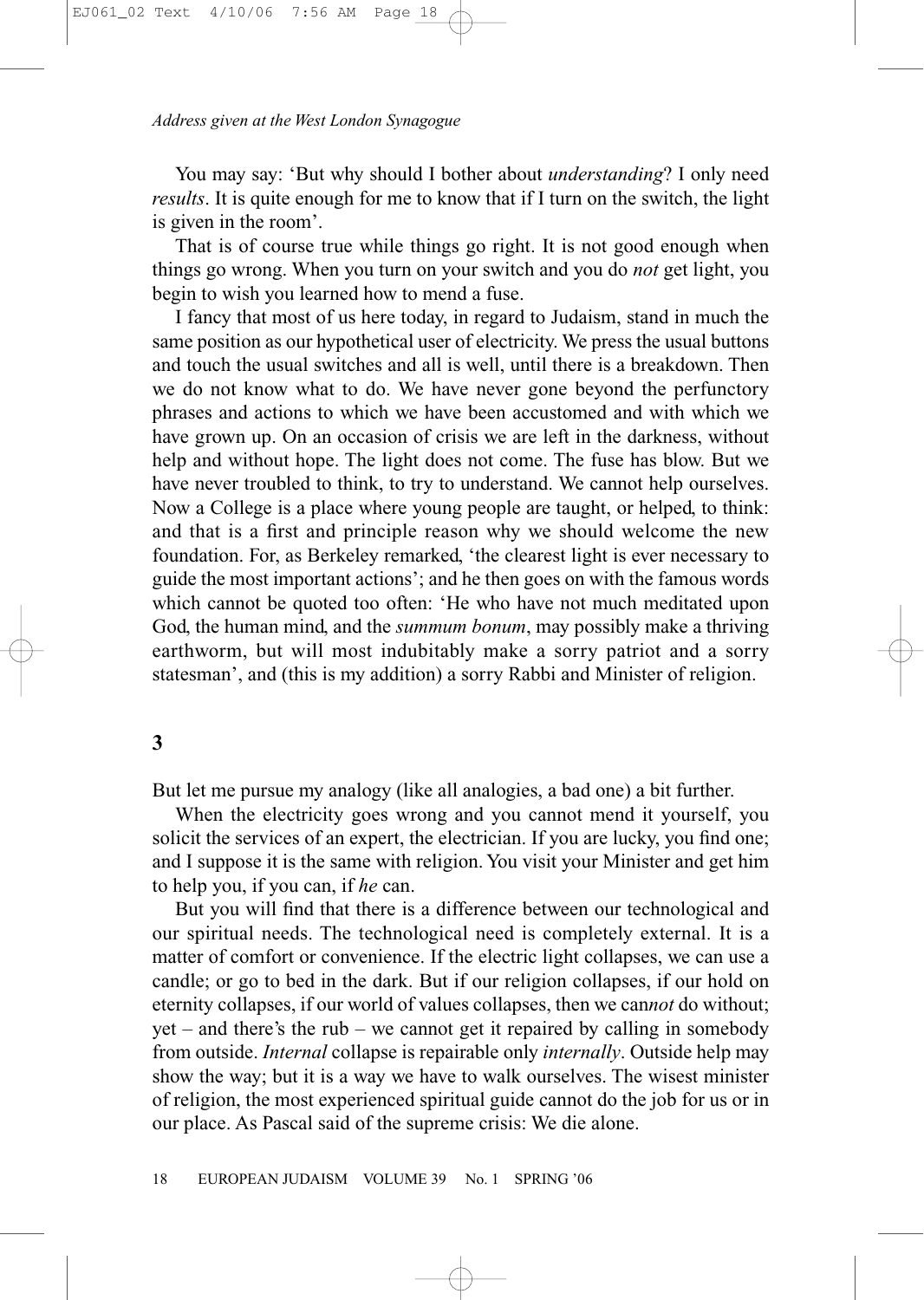I am speaking of religion as a real issue, as expressed for example in some of the Psalms: 'As the hart panteth after the water brooks, so panteth my soul after thee, O God'. 'My soul thirsteth for thee, my flesh longeth for thee'. 'Out of the depths have I cried unto thee'. It is an issue which, in our own day, has become real increasingly, and not for Jews alone but for Jews as well. Rightly or wrongly, and especially now, people are sick to death of being told of the triumphs and beauties of science. There is a yearning for something else, a something far more personal and intimate, something which will not lead to physical disruption and world destruction but to spiritual harmony, both for individuals and for man as such: 'Thou wilt keep him in perfect peace whose mind is stayed on thee'. It may be envisaged as a razor's edge, or as a feather bed; but the seeking, and often the finding, is a fact. And of course there may be seeking from the other side: God may be looking for us. (It is a quaint Rabbinic conceit that God is more God when Jews are more Jewish). And it is little to the point to breathe the blessed word 'sublimation', or to invoke the Oedipus complex. Whatever the cause may be, there exists, in most men and women, the urge to come to terms with the universe; a desire to worship, and to find fulfilment in something which is not the product of their own hands. To put the matter crudely: we make the hydrogen bomb and we know we make it; what we want to know is: who made us. More subtly: the things we value and strive for point to a perfection beyond ourselves which we must enter into relationship with for our very soul's sake.

If theology is to mean anything, it will have to take account of this; and there follows from it an important practical consequence for the structure of the new College. For theology, the theory of *religion*, can be allowed no longer to be considered a subject for specialists only. It is a concern for every single one of us; and that not indirectly or from a distance but directly and intimately. The new College therefore must in principle be open to all, future expert and layman alike.

That this is in accordance with Jewish tradition is clear. Judaism has lived only because it has never been allowed to become a closed shop: 'Ho, everyone that thirsteth, come ye to the waters'. The words of the Rabbis are explicit: 'Say not: there are sages; there are great men; there are prophets. In Torah all are equal'. 'It is the inheritance not of priest nor of levite, it is the inheritance of the congregation of Jacob'. Our tradition does not understand any other conception; and I notice a recent article on the crisis in Theology by Canon Vidler (Encounter, September 1956), in which he reaches a similar conclusion.

If theology is to have a future of any consequence, we may hazard the conjecture that it will have to cease to be an almost clerical monopoly. It will have to win the interests of layman. It will have to command their intellectual respect and to capture their imagination, and then give them their free scope to take the lead in theological thinking.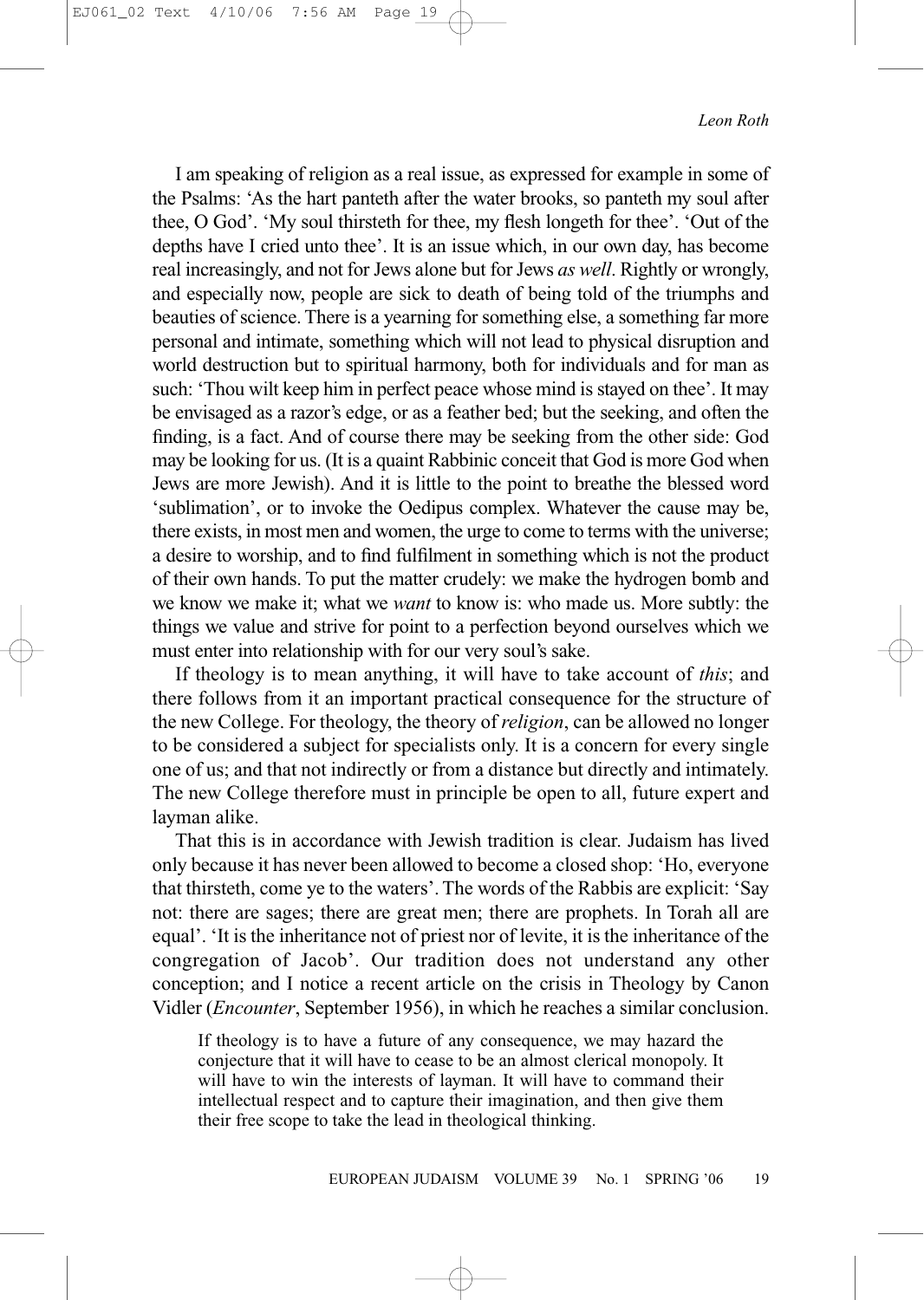#### Address given at the West London Synagogue

'And by laymen', he adds, 'I do not mean men already in the pew'. Like the Rabbis, he seems to mean just us  $-$  you and me, the ordinary man.

### $\overline{\mathbf{4}}$

I now have to tread very delicately. I have ventured to suggest that the College should be thrown open to all, that is, that laymen too should be admitted and helped to understand; and I have said that that is the Jewish tradition: Torah is for the whole congregation. I am now going to beg you not to limit your students, whether specialist or lay, to the holders of any one type of opinion; and Heaven forfend that you should go further and extract a pledge from your students that they adhere to now, and will never depart from, one particular set of views. That way lies death, intellectual and spiritual; and it is furthermore an insult both to students and staff. To think that you can trust members of a staff only to preach to the converted, and to repeat propositions which they cannot sustain against objection! To think that you only dare introduce to College classrooms men already sworn to one opinion and ready to receive only their customary dope! Opium for the opiated, and from opiators – what a negation of all education! Throw your doors open as wide as you can. Have teachers and students of all colours and ideas. And do not be afraid of heretics and heresies. If you have not got any, they should be specially imported. They wake you up. They are a necessary ingredient in a live world. I remember years ago, when visiting the famous 'Cal. Tech.' at Pasadena, being introduced by the then President, a great physicist and Nobel-laureate, to their professor of Ethics. And when I expressed surprise at their being a professor of *Ethics* in an institute devoted to the production of working *physicists*, I was told that was precisely why he was there: it was in order that the budding physicist might hear something outside his physics, and so be induced – with  $luck!$  – to start thinking.

That is the right way and I hope you will follow it. Widen your purview as much as you can. From small interest you will only get small men. Let me read to you, from a recent first article of the Literary Supplement of The Times, some sentences of a great man of letters on one of the greatest of English theologians:

Newman's mind was world-wide. He was interested in everything which was going on in science, in politics, in literature. Nothing was too large for him, nothing too trivial, if it threw light upon the central question, what man really was, and what was his destiny ...

He seemed always to be better informed on common topics of conversation than anyone else who was present. He was never condescending with us, never didactic or authoritative; but what he said carried conviction along with it ... He was interesting because ... he had something real to say.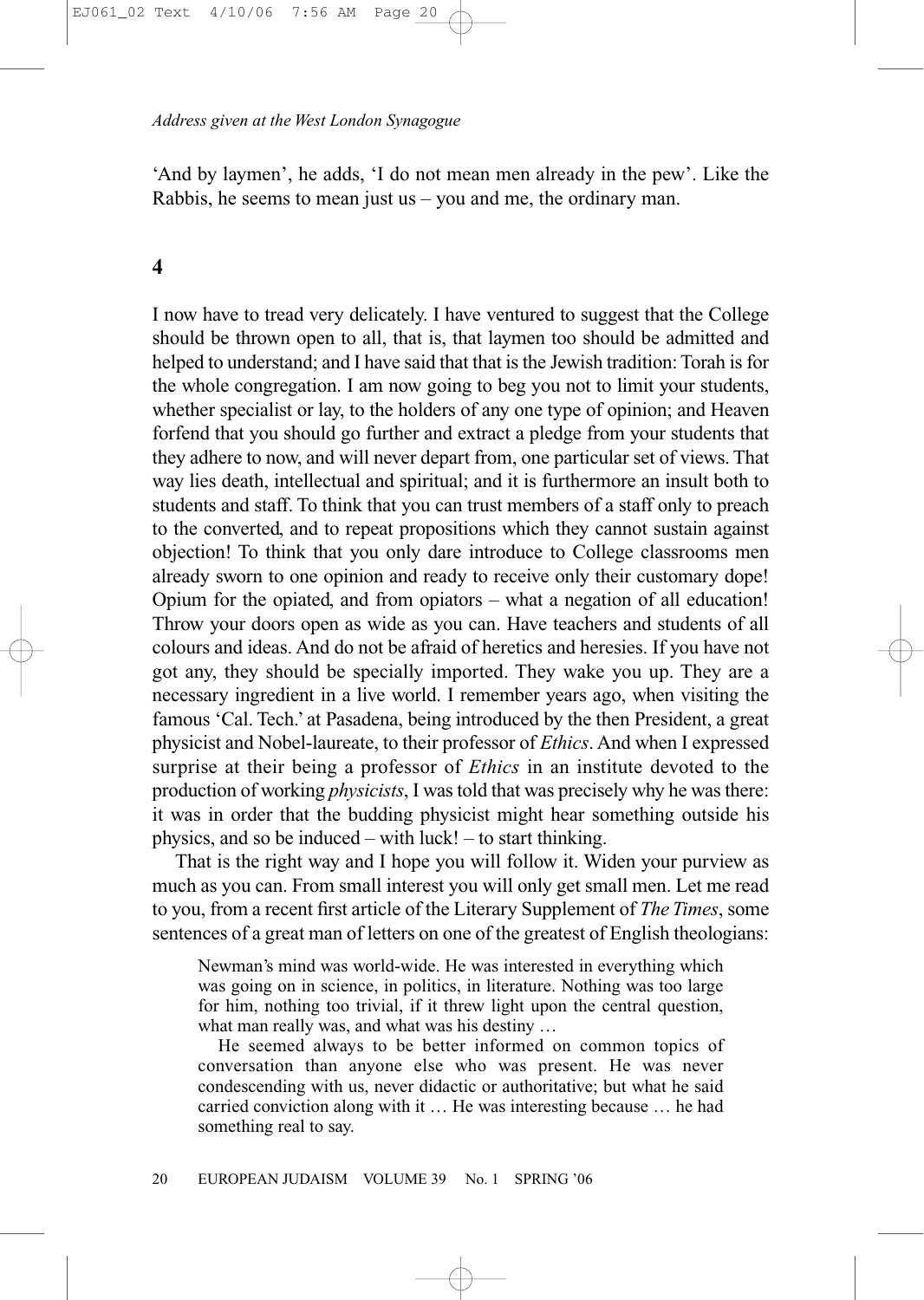Froude is writing about Newman as a tutor in a College. Newmans are of course not found every day. Nor are they created at will. But I do suggest to you that, whether you find Newmans for your staff or not, a College is a place of education and can learn from general educational experience. Take for example the remarkable book just published (Macdonald, London, 1956) by Dr Erich Meissner of Gordonstoun. Its very name is significant. It is called The Boy and his Needs. Fancy that! Here we have an educationalist who thinks that schools exist in order to satisfy those needs. And the needs are primarily spiritual. All good teaching, says Dr Meissner, rests on, and ends in, a worldview, however it may be arrived at. He asserts firmly that too much fuss is made of the conventional cliché that 'a crisis has overtaken our cultural traditions'. I heartily agree with him. Of course we are in a state of crisis. Men always are. How ridiculous to blame everything on the *crisis! We* are the crisis. If only we could activate men's *minds* and set them on the right aims, the crisis would look after itself.

I say men's *minds*. We should have the courage to ask with Dr Meissner whether we attach sufficient importance to the truth that men have minds; and he notes at once that in our schools (and I should add, in our Colleges) the element of leisure and ease has gone: 'the boys are driven all the time'. As he points out in a thoughtful paper entitled The Private Sphere of Education, it is the private life, the life lived outside lessons and syllabuses, which is allimportant for education. We all drive *and are driven* too much. We have no time to think; and since we find no time to think, *others* do the thinking for us and we become the victims of slogans and ideologies. And *that* is the modern crisis, in Judaism too: the copy-book attitude to life created by our gramophonic civilisation.

We thus come back to the reason why we should welcome the foundation of the new College. It creates an opportunity for, and gives stimulus to, *thinking*. But thinking about what? I turn to my third theme, Jewish Theology.

# 6

It is customary in some circles to question the very existence of a Jewish Theology. It would certainly seem true that there are very few Jewish Theologians. It would appear that the College is stopped at the very start. It has nothing to work on or think about.

But is this true? What after all is theology? It is a reasoned account (logos) of God (theos); and since Judaism has quite a lot to say about God, I fail to see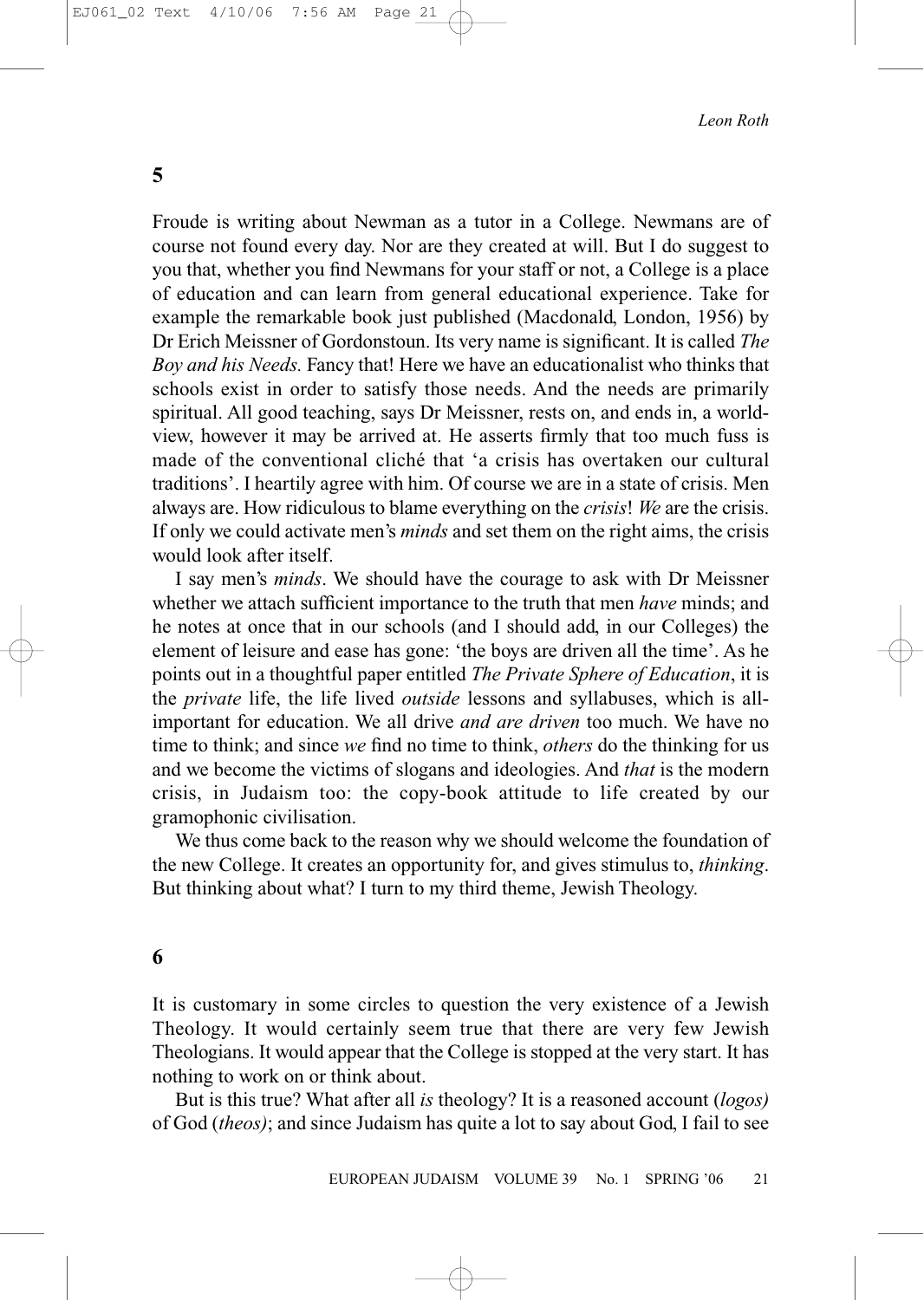how it can be said without a theology. It may be that its account (or accounts) of God is not offered as dogma; that it is not expressed in the terms of a technical philosophy; that  $-$  ultimately  $-$  it is not completely self-consistent. But is it essential to theology that it should be dogmatic; or that it should be metaphysical; or that it should offer a final system of 'incontrovertible truths'? I should have thought that by the very nature of the case it should be, on the contrary, tentative, questioning, pointing to a direction rather than describing a goal attained. Since God is God, he is not man. It is not therefore a matter for surprise that man's mind should not be adequate to give a complete account of God. But since we have been endowed with minds and have some thought of God, we have ground to hope that the *best* of our thinking about God is at least better than our worst.

And we have a store of material to work on: if God is in the darkness, we can at least draw near. For the more difficult Rabbinic material we laymen have in English excellent help in the books of Israel Abrahams, Claude Montefiore and George Foot Moore. But there is open access (for each in accordance with his understanding) to the very source of all sources, the Scriptures; and what lawgiver and prophet and psalmist have told us offers considerable matter for study and reflection. It may be experience at second hand; and our own day has seen, both in Jewish and non-Jewish circles, a revival of interest in what is alleged to be the immediate experiences of the mystics. On which my personal view is that, great though the mystics may be, the authors of the psalms and prophecies were even greater; and they are to my mind less pretentious, and even – dare I say it? – more human, and more mature. But I am not here to enter into polemics. Study what you may and what you can. But to say that Judaism has no doctrine of God is arrant nonsense. If Judaism is anything at all, it is just that: a doctrine of God.

It is also of course a doctrine of man. But the doctrine of man is not primary. It is derivative. It depends on the doctrine of God. And that is why certain recent movements in Jewry should give us pause. The deification of man and his achievements is for Judaism the ultimate blasphemy. It is the negation, or rather the abrogation, of Judaism. Even the Jews are not God. They are the *people* of God, and their destiny lies in that.

It may be that God made a mistake in choosing us. In the good old Palestinian pioneering days it was a standing jest that he certainly made a mistake in choosing Palestine; he should have chosen Switzerland or the Riviera! But whether or not it was a mistake to choose us, choose us he did; and Judaism, which is *not* to be identified with the survival of Jewry, means just that, the choice and its implications. I should say in fact that, since Judaism is linked indissolubly with God, no study of Judaism could be anything but theological.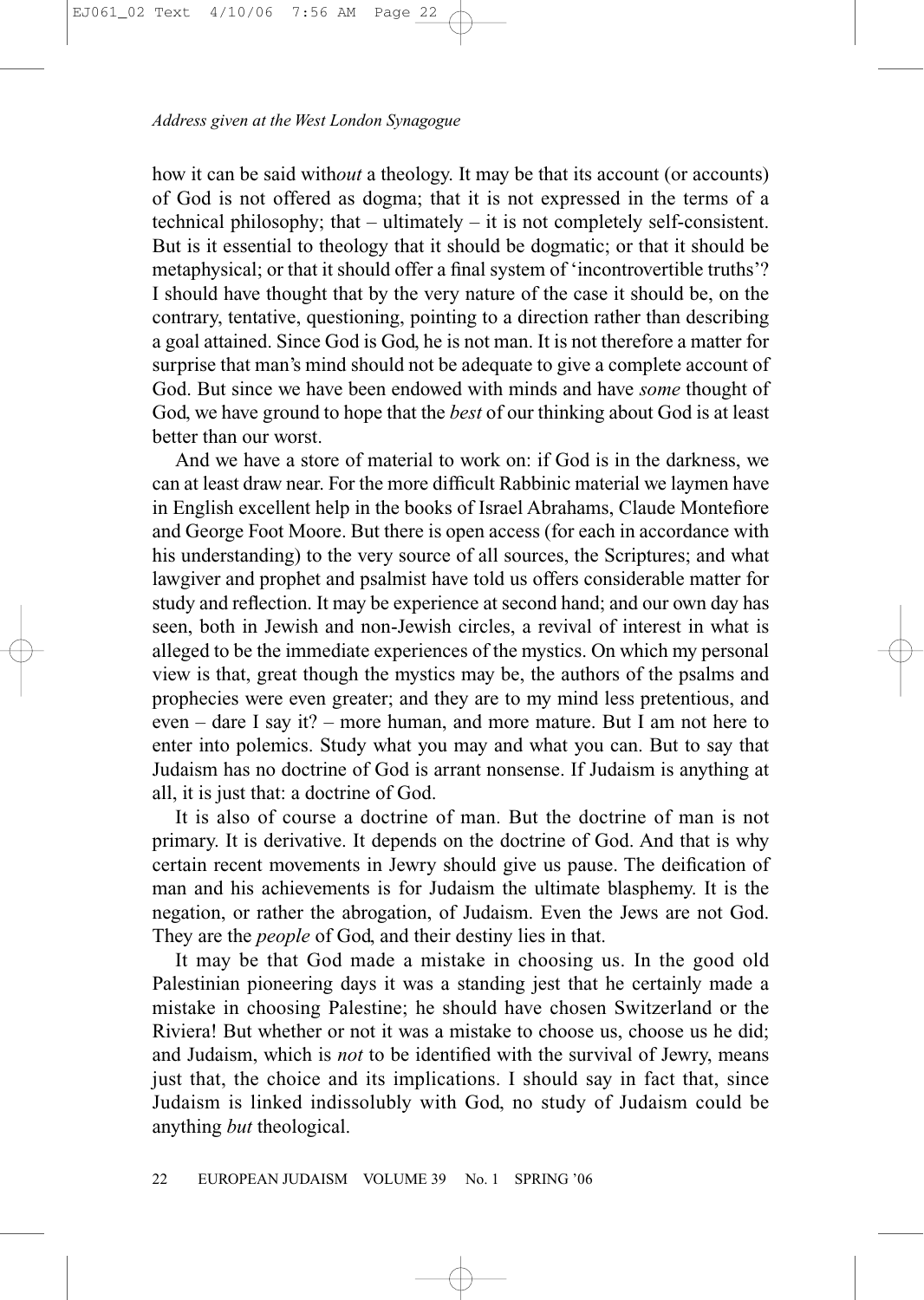But for that very reason I incline to mistrust the word Theological in your title. It seems to me very misleading. It hints that there can be many sorts of Judaism and Jewish learning of which the theological is only one. It suggests the 'branded article', like the goods advertised in the so-called national dailies. But Judaism in not a branded article. It is a universal doctrine entrusted to a specific people.

And so I hope that what we are greeting the first beginnings of today is a general College of Jewish learning. For although it is an error to question the existence of a Jewish theology, it is true there is very little specific Jewish theological literature. Even if there were, it would be in the category of applied learning; and surely the experience of every educational venture shows that you should never try and start at the *applied* end. Even in the fetish of the modern world, science, it is a truism that *pure* science comes first; and if you fail to foster *pure* science – and the 'pure' scientist – you will soon have no science to apply. So I hope that you will not concentrate on Jewish Theological literature (that is, if, and in so far as, you can find any). Concentrate on Jewish *learning*. And you will soon find that you cannot move an inch in the path of Jewish learning without meeting a trace of God. In the very beginning (need I remind you of the primary teachings of Judaism?) God created heaven and earth; and the rest of the Bible is only a variegated commentary on that stupendous affirmation.

# $\overline{7}$

But perhaps you are going to fight shy of the Bible? Jewish Colleges seem to have that general habit; and the result is seen in the lack of Biblical students among the people of the Book. I do hope you will not follow that disastrous path. Without the Bible you will be lost. 'Turn it over and turn it over for all is in it'. We have all heard (or perhaps we haven't) the story of the old-fashioned Rabbi who, confronted with the fifty-third chapter of Isaiah, dismissed it indignantly as a Christian interpolation! It often seems to me that this story symbolises the attitude of many of our Jewish institutions of learning towards the Bible as a whole. It would seem to be frowned upon as for 'external use only', as it were; for 'export', 'bon pour 'l'occident'. The attitude is wrong, and against both the spirit and the letter of the Rabbinic tradition which it is often supposed to represent. May I delay a few moments and elaborate this important point? Please forgive me if I make myself appear learned (which I am not), and throw my net wide.

I start from a conventional opposition, that between Halacha and Aggada. It is generally accepted that the peculiarity of Judaism, its characteristic mark,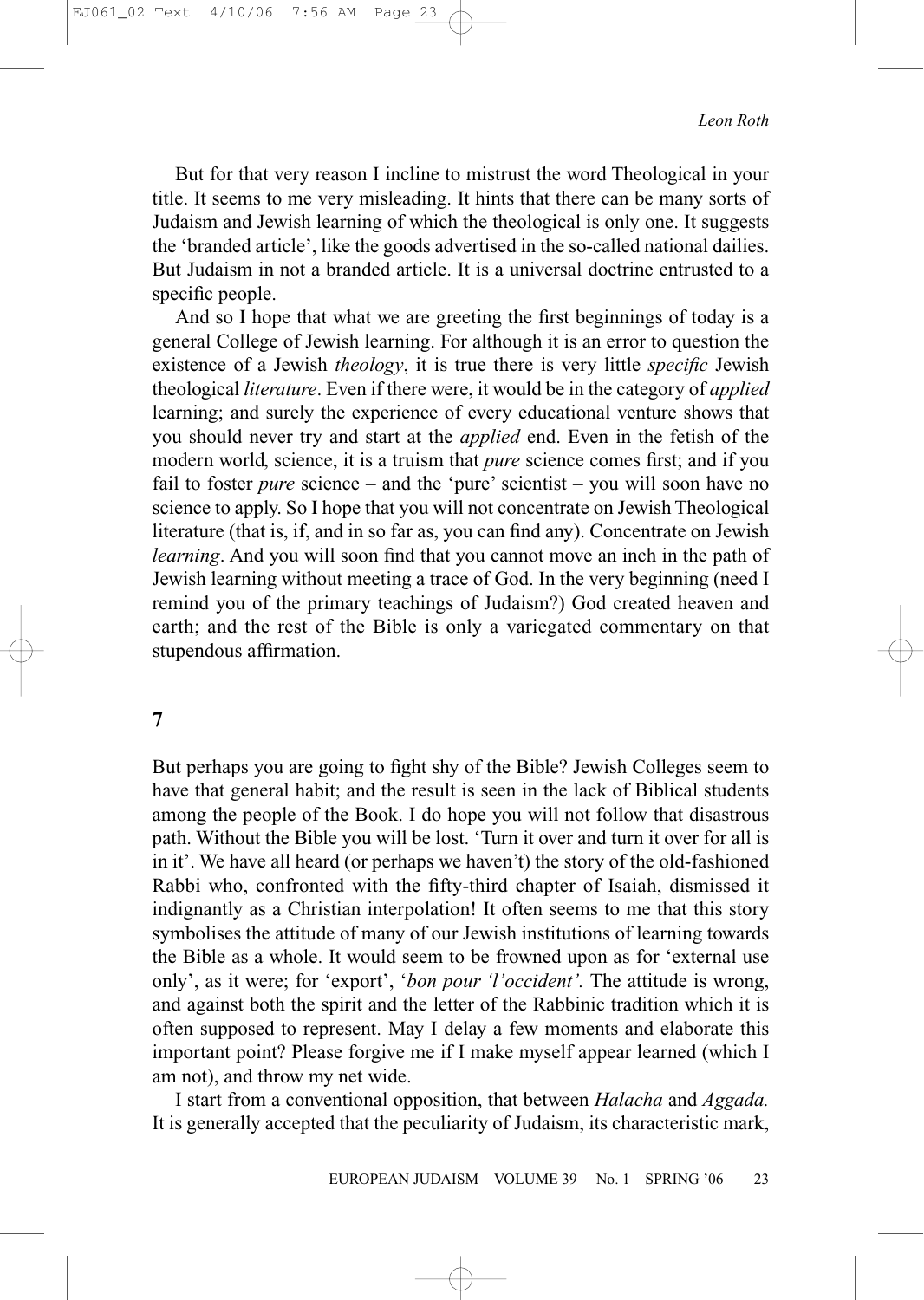lies in Halacha. Halacha would seem to mean 'walking'; and it is connected with the 'way in which we should walk' and the 'walking in God's ways' of which we hear so much in the Pentateuch. Opposed to 'walking' –  $Halacha$  – is 'telling' or 'talking'  $-Aggada$ ; and  $Aggada$  includes all the poetry and the myths and the ethics and the philosophical speculation which lies outside Halacha. In the many revulsions felt in Jewry against the laborious detail of Halacha, Aggada was often seized on in its place; with the result that, instead of surfeit of 'walking', there came – dare one say it? – a surfeit of *talking*.

It was the Hebrew poet Bialik who pointed out most vividly that the opposition between Halacha and Aggada is a false one. Halacha, said he, is only petrified *Aggada*. You do not walk anywhere (as it were) without a preliminary talk; and the natural issue of the theoretical activity of talking is the only practical activity of trying to get somewhere, i.e., of walking.

This is an eminently sensible attitude, and re-affirms the essential bond between thought and action which both the one wing of Judaism who are so insistent on ritual acts, and the other wing of Judaism so insistent on moral ideas, tend to gloss over. Aggada is Halacha  $-$  in preparation; Halacha is  $Aggada$  – in act.

It is this master-idea of Bialik which I present to you now with an amendment, or rather with an addition by way of amendment. We should learn the deeper truth that *neither Halacha nor Aggada* are primary. The primary factor, or primary activity, is something else. It is what is called *Midrash*; and it is *from Midrash* as the primary and initiatory activity that there flow both Aggada and Halacha. As you all know, there are found in our literature both Midrashe Halacha and Midrashe Aggada; and it is only by accident that in popular use the word *Midrash* has become identified with the latter, the *Aggada*.

It is *Midrash* then which is primary, and *Midrash* means a 'seeking'; and the object of the 'seeking' is none other than the meaning of the Scriptures. It is this the seeking out of the meaning of the Scriptures which is the source of historic Judaism of whatever variety it may be.

I may remind you that meaning is not given at once: it is revealed only slowly in the experience of the generations. As time flows on, the important gradually rises into view, the unimportant sinks into oblivion. What was once thought unimportant may be seen to be important; what was once central may fade away into a distant periphery. The process, an unending one, is of selection and re-selection; of change of emphasis which at times might amount almost to rejection, at times to revolutionary revival.

That is the reason why the study of our earlier literature is so illuminating. It shows us the process in its classic form. And the process begins at the very beginning, in the Pentateuch itself. One whole book out of its five, Deuteronomy, proclaims itself to be a 'repetition of the Law'; and it is this in idea a Midrash, a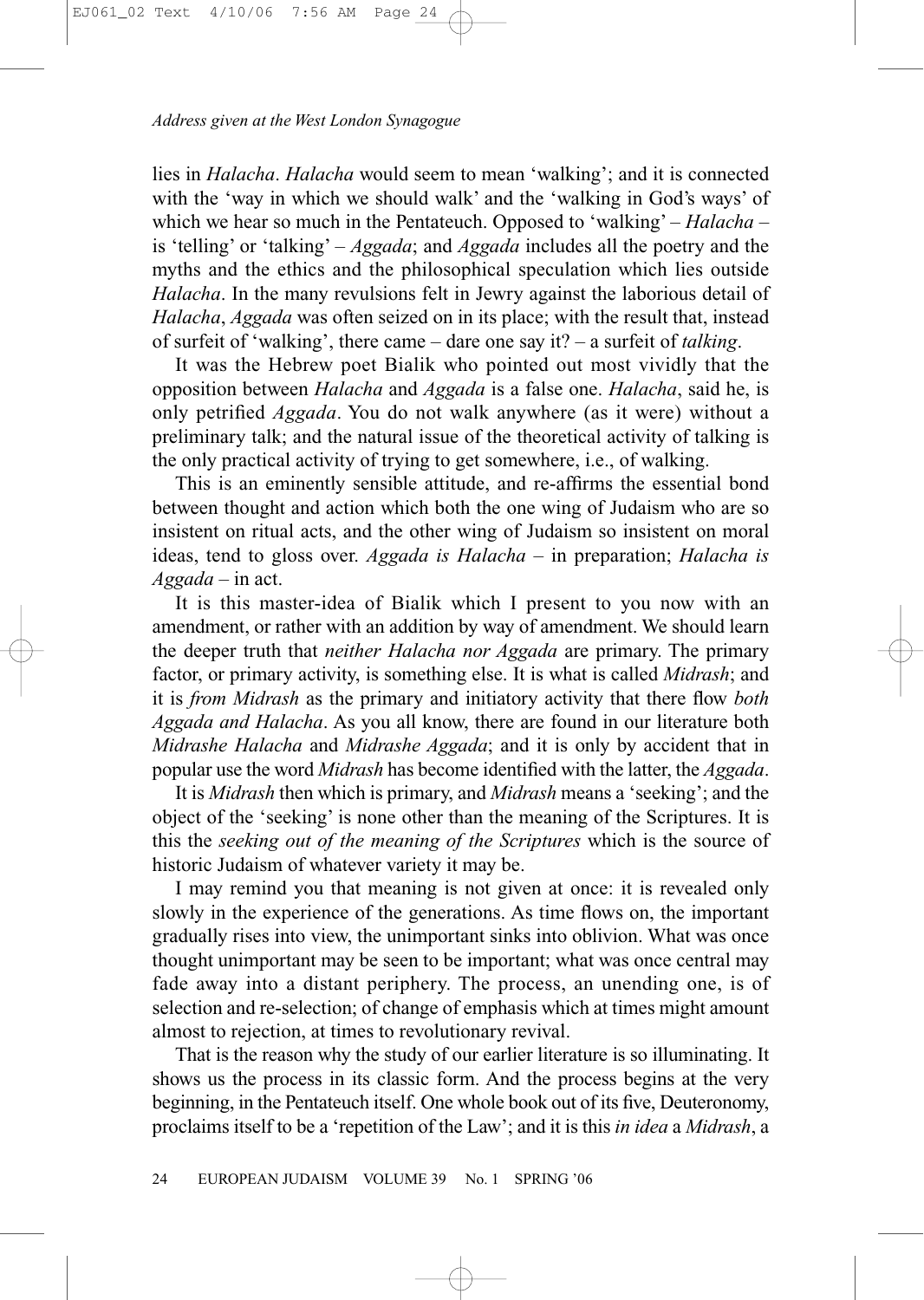seeking of the meaning, an exposition of the other four. As Midrash, as every reader of Deuteronomy knows, it issues into both *Aggada* (moral discourse) and Halacha (practical command), the two being not two at all but one in the indivisible unity of principle and practice which makes Deuteronomy the noble creation it is. But the process did not stop with the creation of Deuteronomy. It went on, as *Midrashic*, activity is always going on; and just as Deuteronomy can be understood figuratively as a Midrash on the rest of Pentateuch, so there is preserved a specific Rabbinical Midrash on Deuteronomy.

I stand in the presence of my betters and I am not here to express personal preferences. But I say in all sincerity that to my mind, if there is one book worthy of standing by the side of the Biblical book of Deuteronomy, it is the Midrash deBei Rab, the noble collection of rabbinic comments, deductions, and moral and religious aphorisms, on Deuteronomy, which goes commonly by the name of Siphré.

Be that as it may, the ultimate fount of our theology is the Scriptures the meaning of which is sought out by activity of *Midrash*; and what is required today is not, as some think, a new *Halacha*, or as do others, a new *Aggada*, but a new Midrash, a new interpretation which, begetting first a new Aggada, might, out of the new Aggada, distil a new Halacha. The revitalisation of Judaism we are all hoping (and groping) for will not come, as is often fondly asserted, from a convening of a Sanhedrin: constituted authority can never step out of itself. But we have not too far to look for its natural source. Since the primal activity is *Midrash*, the institutional seat of novelty is clearly the Beth HaMidrash, the traditional Hebrew name for what we call a College. It is from these 'Houses of Seeking and Exposition' that new life can come, a new life which, through the medium of study and discussion, will reveal new possibilities of interpretation; and it is these new possibilities of interpretation revealed by *Midrash* which ultimately may produce, in the course of time, fresh insight  $-Aggada$  – and, from the fresh insight, fresh direction – Halacha. So it was in the great schools of the past: in Alexandria; in Sure and Pompeditha; in Mainz, Troyes, Cordova; in Amsterdam; in Vilna and Volhozen. So may it be here too!

 $\boldsymbol{9}$ 

But I am committing a solecism. I am talking about the centre of the 'Diaspora'. What old-fashioned stuff, you must be saying; indeed vieux jeu! Alexandria, Troyes, Vilna; Philo, Rashi, Mainmonides, Mendelssohn, the Gaon; these all belong to the forgotten past, useful perhaps in their time and place, but not for this generation. Who wants a College, and a theological